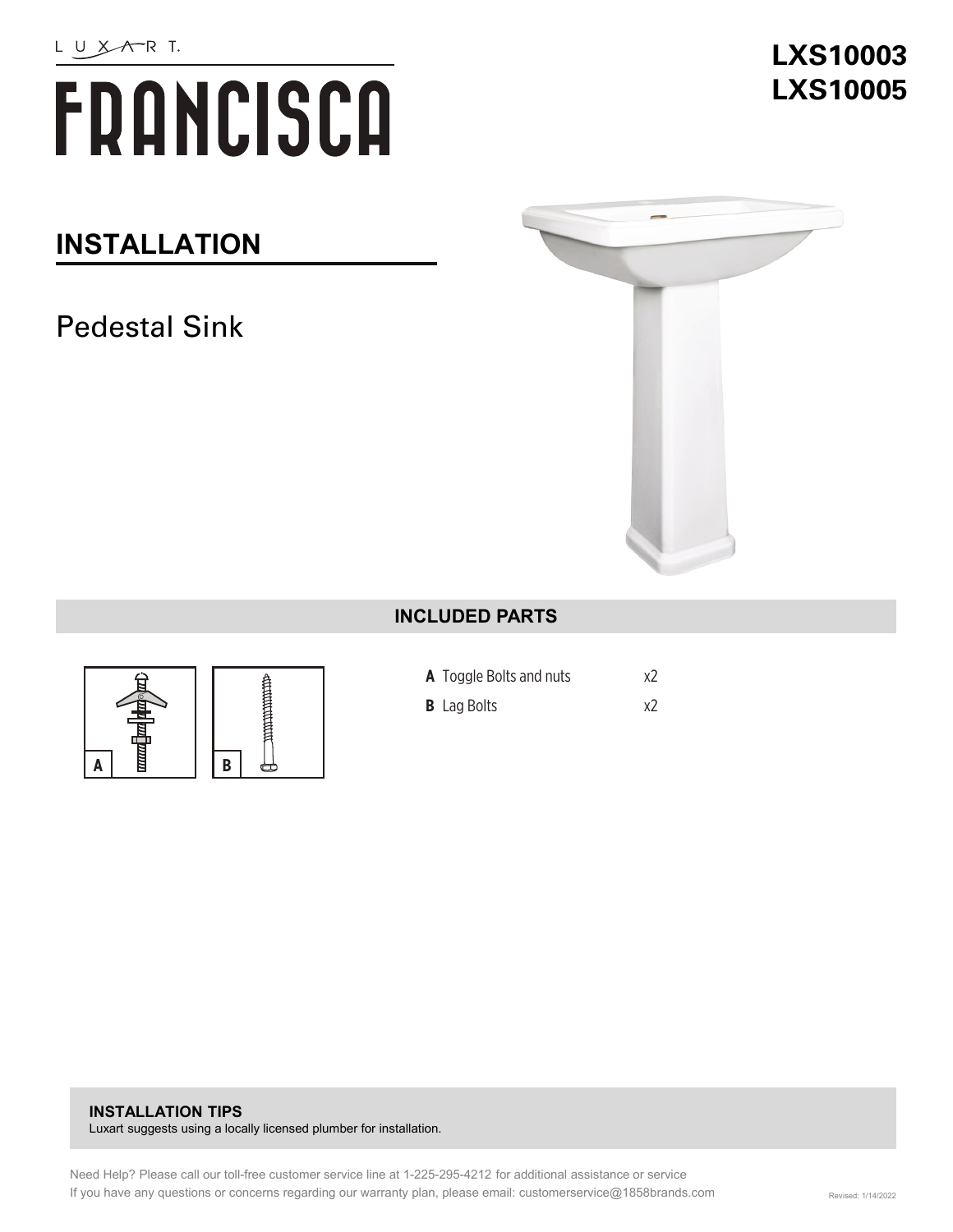# **LXS10003 LXS10005**

#### **Installation**

- 1. Shut off the water supply then disconnect and drain the water supply lines.
- 2. Locate proper position for pedestal lavatory. Make sure that you have access to all plumbing and drain fittings, door clearance and any other obstructions.
- 3. Place pedestal basin on the pedestal leg and move into the desired position against the wall. Make sure that the pedestal basin is leveled on the pedestal leg. With a pencil, mark the location of the pedestal basin support holes on the wall **(FIGURE 1A & 1B).**
- 4. On the marked location on the wall, drill holes with a ⅝" drill bit if the pedestal will not be attached onto a stud. If the pedestal will be mounted onto a stud, then drill holes with a  $\frac{1}{8}$ " drill bit.
- 5. Carefully remove pedestal basin from pedestal leg and install faucet and pop-up assembly (not included) as per the manufacturer's installation instructions.
- 6. If installing directly onto the wall without a stud, use toggle bolts. Push toggle bolts through the backside of the pedestal basin. Place rubber washer, steel washer and hex nut loosely on the end of the bolt (in this direct order). Then place the pedestal basin on the pedestal leg. Place the complete unit into the desired position on the wall at the same time pushing the toggle bolts through the predrilled holes on the wall **(FIGURE 2A).**

#### **OR**

If installing directly onto a stud, use lag screws. Place the pedestal basin on the pedestal leg. Then place the complete unit in the desired position on the wall. Place metal washer and rubber washer onto the lag screw (in this direct order) and at the same time fastening the pedestal basin directly onto the stud by screwing the lag screw into the stud **(FIGURE 2B).**







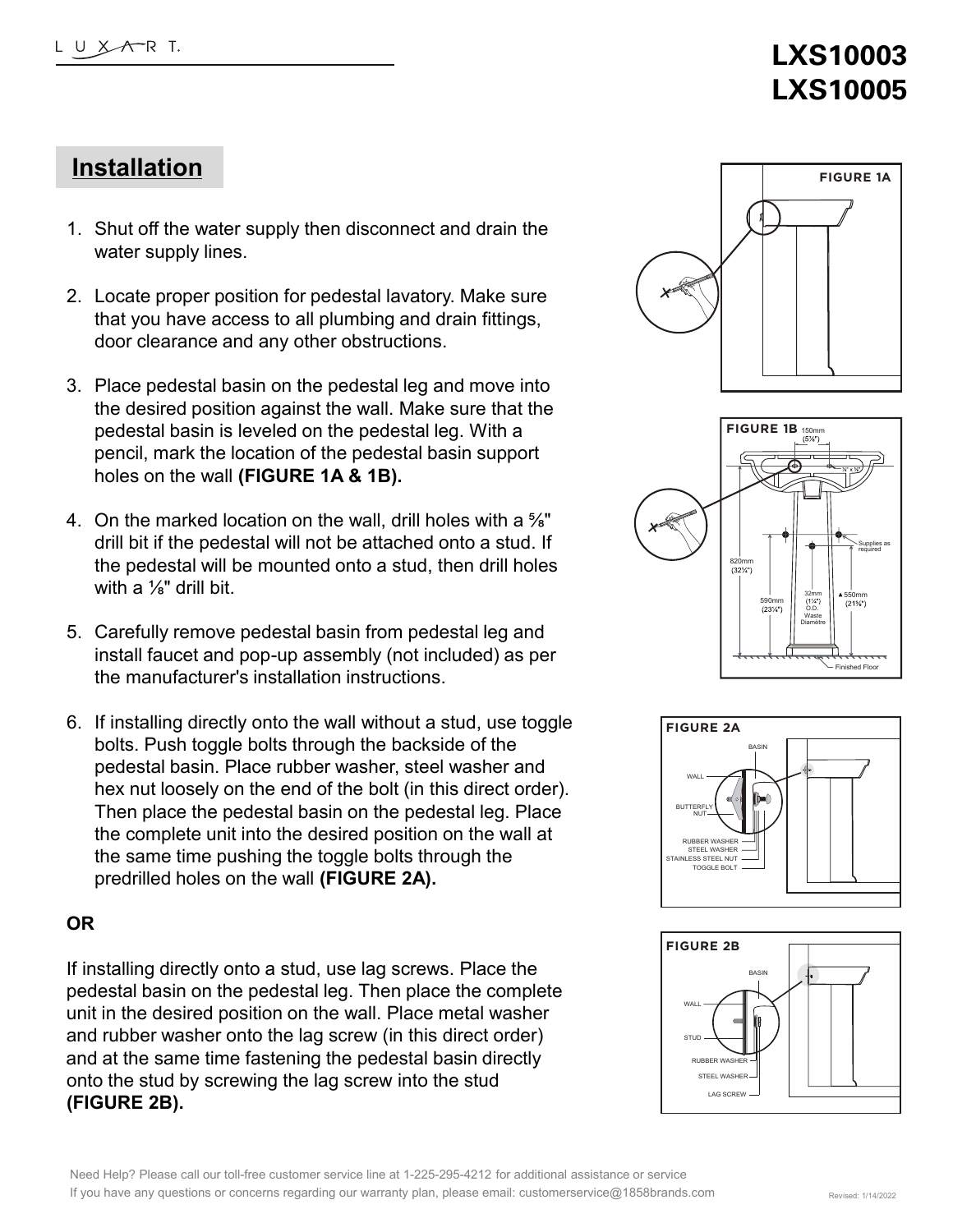## **LXS10003 LXS10005**

#### **Installation**

7. Tighten lag screw (stud application) or toggle bolt (wall application) until pedestal basin is snug against the wall.

**Caution:** Do not over tighten as this could break the porcelain.

**Note:** Pedestal leg should be supporting the pedestal top, since mounting lips are not designed to hold the weight of the pedestal top.

- 8. Apply a neat bead of bathroom silicone or caulking around the edge of pedestal basin and where the basin contacts the wall and where the pedestal basin connects onto the pedestal leg. Check for leaks **(FIGURE 3).**
- 9. Complete any final plumbing connections, such as the lavatory supply kit, as per manufacturer's instructions.